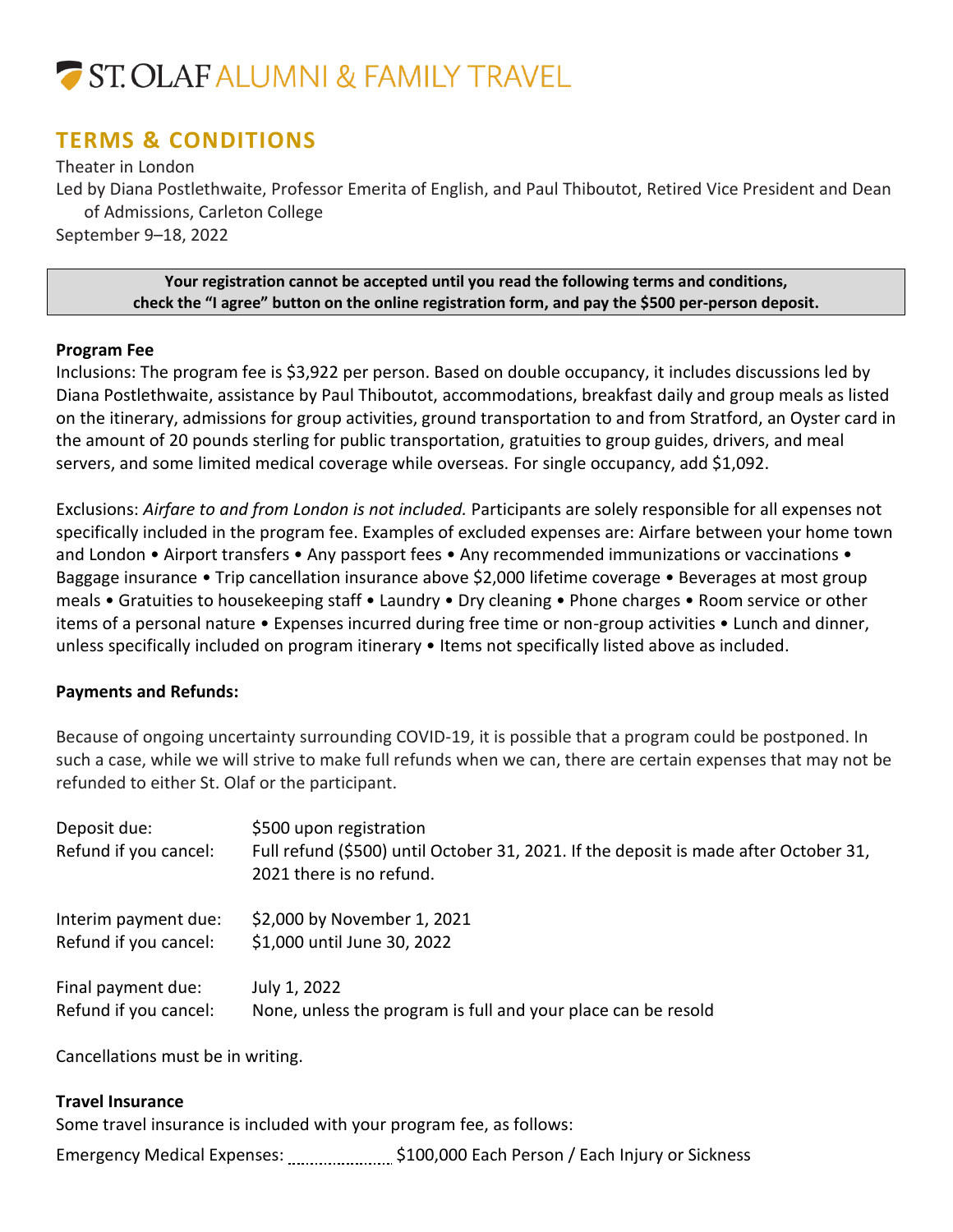|                                                           | Emergency Medical Evacuation: 51,000,000 Each Person / Each Injury or Sickness                                               |
|-----------------------------------------------------------|------------------------------------------------------------------------------------------------------------------------------|
|                                                           | \$1,000,000 Each Person / Each injury or Sickness                                                                            |
| Accidental Death and Dismemberment: \$200,000 Each Person |                                                                                                                              |
|                                                           | \$2,000,000 Aggregate Any One Accident / All Persons                                                                         |
|                                                           | 100% of Usual and Customary Charges                                                                                          |
| Natural Disaster Evacuation:                              | $\frac{1}{2}$ \$100,000 limit per person / \$1,000,000 per event                                                             |
| Trip Cancellation coverage:                               | \$2,000 lifetime maximum per insured person                                                                                  |
|                                                           | Trip Interruption coverage: \$2,000 per insured person per policy year/and lifetime maximum,<br>3 day maximum benefit period |

Excluded activities: skydiving/parachuting; hang gliding; bungee jumping; mountain climbing; pot-holing; ziplining; motorcycle riding; and scuba diving – unless scuba diving is assigned as part of the curriculum of study for course credit.

Excluded causes of loss: suicide\*; AIDS; routine or elective medical care; normal dental; acne; pregnancy or pregnancy related procedures including abortion; and loss due to participation in Specified Athletic Sporting Events\*\*

\* Repatriation of remains is covered, but medical care for self-inflicted injury is not.

\*\* Specified Athletic Sporting Events are: Football, Boxing, Gymnastics, Ice Hockey, Lacrosse, Martial Arts, Rodeo, Skiing (water or snow), Surfing, Swimming, Diving, Wrestling, Basketball, Baseball, and Equestrian are excluded when participating in the event professionally or when representing the institution as part of the institution's athletic program.

Note that trip cancellation coverage is provided up to \$2,000 and only for medical reasons. If you are interested in additional trip cancellation coverage, check your credit card's travel benefits. Some credit card companies offer insurance on baggage loss, travel accidents, trip cancellation and medical and/or legal assistance when the travel is purchased with that credit card. St. Olaf College ("St. Olaf") recommends you consider purchasing additional insurance to cover these possibilities.

# **Program Requirements**

A valid U.S. passport is required of all U.S. citizens. Citizens of other countries are responsible for inquiring about rules and regulations.

Alumni & Family Travel programs vary in pace, but in general, they require you, the participant, to be capable, without assistance, of walking a minimum of five miles per day, standing for 2 to 3 hours at a time, of climbing stairs that may not have handrails, of climbing in and out of a variety of transportation vehicles, of keeping pace with an active group of travelers on long days of traveling, of dealing with the emotional highs and lows that can occur when experiencing a different culture, and of being capable of traveling with a group for several hours each day. St. Olaf has published specific requirements for each Alumni & Family Travel Program. You are responsible for reviewing the specific requirements for your program and judging the appropriateness of these travel activities to your physical, mental and behavioral capabilities. Any participant who is unable to fulfill the program requirements may have their registration cancelled. Any participant who has demonstrated an inability, in the opinion of the program leader, of keeping up with the group or of safely participating in program activities may be prohibited from participating in certain activities.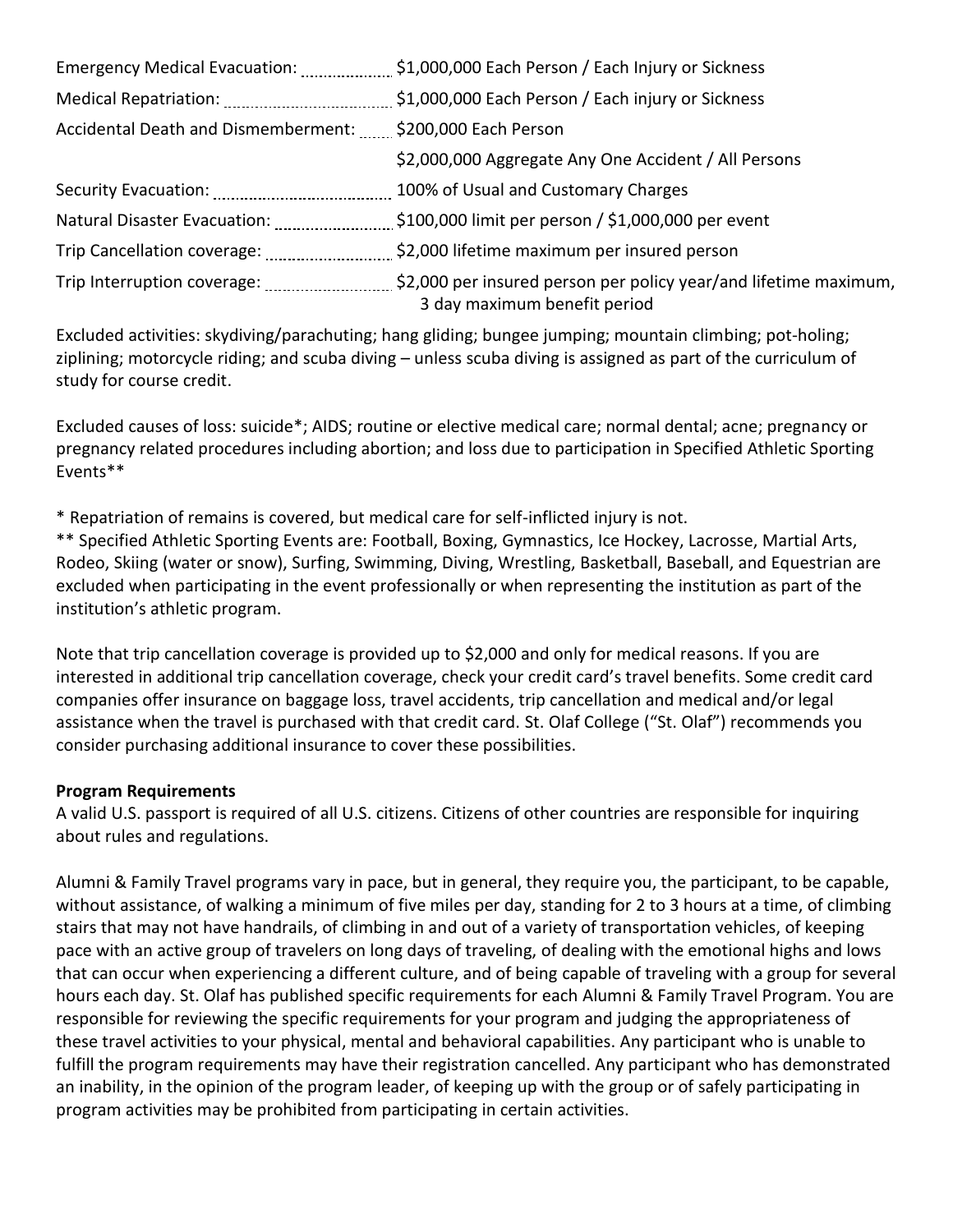When it is possible to do so, St. Olaf strives to make reasonable efforts to accommodate disabilities and other special needs of program participants if we are notified at the time of registration. If you have a special need regarding your participation in the program or will need an accommodation, you should contact the Alumni & Family Travel Director as soon as possible. Unfortunately, St. Olaf may not be able to accommodate all special needs. Facilities, resources, accommodations and protections for disabled and special needs individuals can be sharply limited outside the U.S. St. Olaf reserves the right to refuse to make an accommodation when not required to do so by law.

You are expected to behave in a reasonable manner toward other travelers, tour leaders, staff and other persons with whom you come into contact during the program. If you behave, in the opinion of the program leader, in a way likely to disrupt the enjoyment or endanger the safety of other travelers, you will be expelled from the group and will have to make your own arrangements to return home. No refunds for the unused portion of the program will be given.

# **Itinerary**

St. Olaf reserves the right to change or cancel itineraries, hotels and other program components whenever it is deemed necessary. If this occurs, every effort will be made to offer alternate dates and/or programs. Published times on itineraries are as accurate as possible but subject to change due to traffic, weather, mechanical and any other conditions beyond St. Olaf's control. St. Olaf expressly disclaims any liability for any damages that may be incurred for any changes, cancellations or delays on any itinerary on any St. Olaf Alumni & Family Travel program. St. Olaf does not accept liability in the case of any passenger being denied boarding by any airline carrier due to the carrier's over-booking of a flight or for any other reason unrelated to St. Olaf's actions. Site visits and the order of the itinerary may be rearranged or substituted at the discretion of St. Olaf. Photos shown on St. Olaf web pages are reflective of the area(s) visited, but may not be included in the actual program itinerary.

# **Single Travelers**

St. Olaf always reserves rooms for single travelers. However, the number of single rooms available on a program is limited. Therefore we recommend that you register early. A supplemental charge will apply for a single room. If you are traveling alone and wish to share a room, we will do our best to find someone of the same gender and smoking preference to share with you. If you are matched with a non-smoking roommate, it is mutually agreed that you cannot smoke in your hotel room. When a roommate cannot be found, the single supplement will be charged.

# **Baggage**

Baggage and personal effects are the sole responsibility of the owners at all times. Although every effort is made to handle participants' luggage as carefully as possible, St. Olaf is not responsible for and does not assume liability or accept claims for loss of or damage to luggage due to breakage, theft, or wear and tear through hotel and group carrier handling.

# **Photos**

Participants may be photographed for the educational and promotional purposes of St. Olaf. You agree that St. Olaf is authorized to use for any purpose any pictures taken of the group and comments made on evaluation forms.

# **Other Terms and Conditions**

In offering this program, St. Olaf does not control or guarantee the personnel, equipment, operations or performance of anyone furnishing accommodations, products or other services in connection with these travel arrangements. Therefore, St. Olaf does not assume responsibility for injury, damage, expense, inconvenience